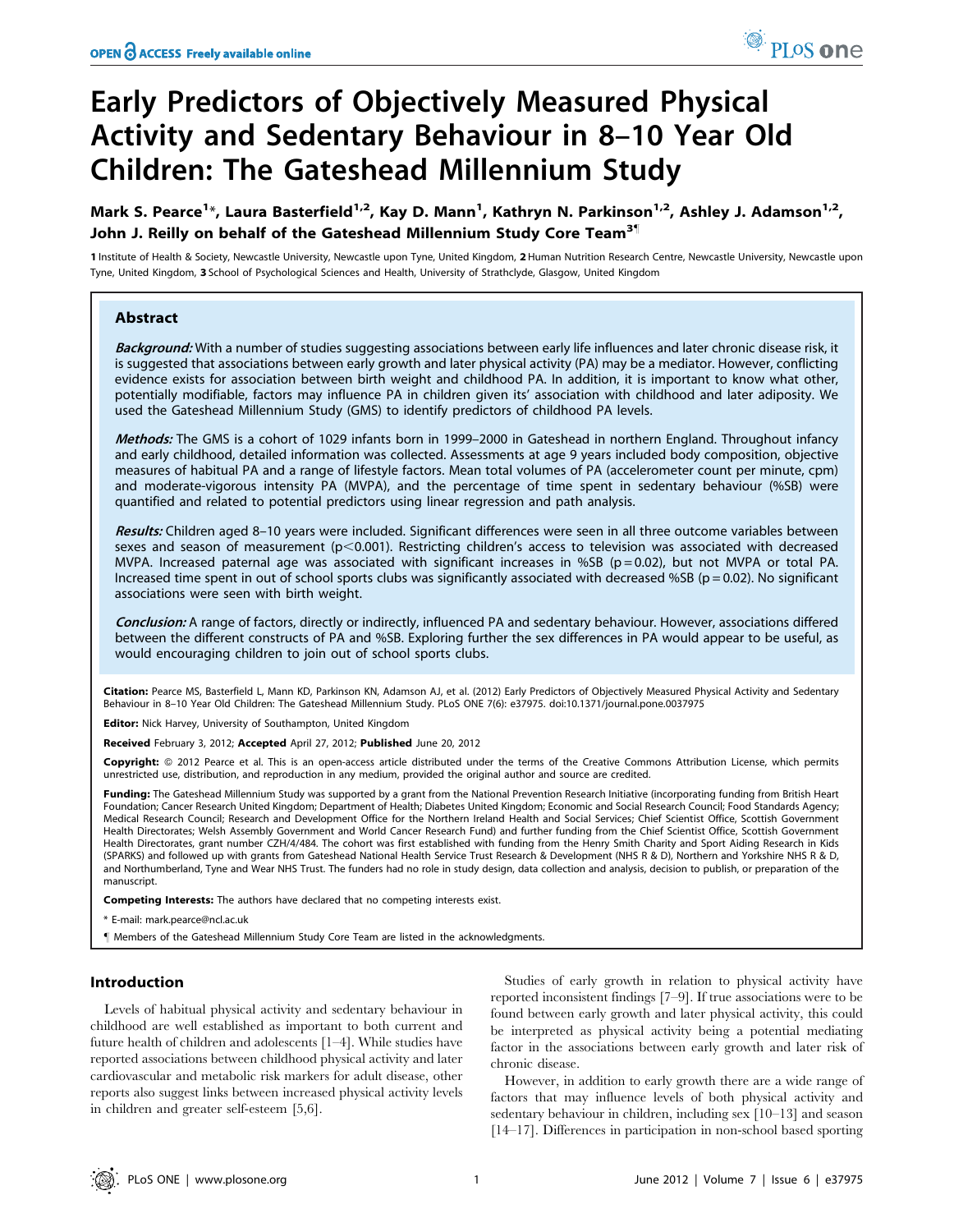activities [18] and time spent watching television [19–21] and playing electronic games [21] may also be predictors of time spent sedentary or in physical activity.

As increasing levels of physical activity, or decreasing levels of sedentary behaviour, are likely to have both short and long-term benefits, it is crucial that factors that influence physical activity levels are identified and their relative importance and mediating pathways assessed. The most recent follow-up of the Gateshead Millennium Study, a sample socio-economically representative of England at age 8–10 years [22], provided such an opportunity to investigate the early determinants of levels of both physical activity and sedentary behaviour in children. Further, the novel use of path analyses on these data, an approach not taken previously in assessing predictors of sedentary behaviour or physical activity, allowed the assessment of mediating associations and relative contributions using longitudinal (i.e. potential predictor data collected at various times since birth), rather than cross-sectional data.

# Methods

# Study Participants

The Gateshead Millennium Study (GMS) began as a prospective study of 1029 infants and their families recruited shortly after birth between June 1999 and May 2000 in Gateshead, an urban district in north east England. Full details of recruitment and measures taken since birth are reported elsewhere [22]. Briefly, all babies born in pre-specified recruiting weeks between June 1999 and May 2000 to Gateshead-resident mothers were eligible to join the study. For the present study, all families who had not previously opted-out from the cohort were sent a letter and information leaflet inviting them to take part.

# Objective Measurement of Physical Activity and Sedentary Behaviour

Physical activity and sedentary behaviour were measured using the Actigraph GT1M models (Actigraph LLC, Pensacola, Florida, USA). Reviews have concluded repeatedly that the Actigraph measures habitual physical activity and sedentary behaviour in children with high practical utility, reasonably high reliability, high validity relative to criterion measures (energy expenditure and direct observation of movement), and negligible reactivity [23–25].

In the present study, the Actigraphs were attached to a waist belt, which parents were asked to put on their child when the child woke, and to remove it before the child went to bed, for a period of seven consecutive days. Parents were also asked to note, in a log sheet, periods when and why the Actigraph was removed. Accelerometry data were reduced manually as described previously [26]. In brief, long periods of consecutive 'zeros' in the accelerometry record were checked for entries in the log sheet. These periods were rare and usually corresponded to log-sheet records (e.g. showering) which explained the zeros satisfactorily. Accelerometer records which consisted of at least 3 days were included (days of  $\leq 6$  hours excluded), on the *a priori* grounds that reliability of this amount of Actigraph accelerometry in UK children is adequate [27]. Analyses confirmed that for the data from the present study, reliability was high for total volume of physical activity, moderate-vigorous intensity physical activity (MVPA), and sedentary behaviour for the minimum period of accelerometry [26].

The Actigraph accelerometers in the present study were set to summarize activity data in 15 second sampling intervals (epochs), but data were collapsed to 60 second epochs when summarized to allow use of cut-points in accelerometry output as described below.

Objectively measured physical activity was measured using two commonly-used constructs: total volume of physical activity (expressed as the mean counts per minute (cpm) over the duration of accelerometry monitoring [28]) and percentage of time spent in MVPA, as well as percentage of time spent in sedentary behaviour. The epoch chosen does not affect measurements of total volume of activity, but tends to misclassify vigorous intensity physical activity as moderate intensity [25]. Measurement of the amount of time spent in sedentary behaviour is largely unaffected by epoch [25].

In order to express accelerometry output in terms of intensity of activity, it is necessary to apply cut-points to the accelerometry data [25]. A recent review found a moderately large body of high quality and consistent evidence from paediatric validation and calibration studies which suggests that the appropriate cut-point to measure MVPA with the Actigraph lies in the range 3100– 3600 cpm [25]. The cut-point of Puyau et al (2002) [29] (3200 cpm) was used to define MVPA. The Actigraph GT1M model has been shown to have a consistent bias of  $-9\%$  relative to the older Actigraph model [30] and so a +9% correction to GT1M data was made before applying any cut-point to define MVPA and sedentary behaviour. A body of high quality and consistent evidence from paediatric calibration and validation studies suggests that an Actigraph cut-point of around 1100 cpm will measure sedentary behaviour with optimal accuracy [31,32] across a wide paediatric age range [25]. The cut-point of 1100 cpm was therefore used in the present study to define sedentary behaviour. The season of physical assessment was categorised as 'winter' (December to February), 'summer' (June to August) and a combined category of 'spring/autumn'(March to May and September to November).

# Data from Birth and Infancy

Sex, birth weight, standardised for gestational age and sex [33], maternal and paternal age, birth order, and maternal education were recorded at birth. Parents received questionnaires at 6 weeks, and 4, 8, and 12 months, which all included questions regarding whether any breast milk was being given at that age. From this, two breast feeding variables (ever and duration) were derived. Socio-economic status was defined as the ward-level Townsend deprivation score [34] for each study member at the time of their birth. The Townsend deprivation score, derived from 2001 census data (via the link between postcodes and ward identifiers), is a summary measure consisting of the proportion of households in the area without a car, with more than one person per room and that are not owner-occupied and also incorporates the number of men (aged 16–64 years) and women (aged 16–59 years) who were unemployed at the time of the census. The higher the score is, the more deprived the area is assumed to be.

# Anthropometrics and Later Childhood Data

Height and weight were measured by trained researchers according to standard protocols using a Leicester portable height measure and a TANITA TBF 300 MA body fat analyser (both Chasmors, London UK). Body mass index (BMI) was calculated in the usual way (weight (kg)/height (m)<sup>2</sup>). Standardised BMI was expressed as z-scores relative to UK 1990 population reference data [35].

At age 8–10 years, parents were sent a questionnaire on their child's home environment, which covered restriction and supervision of the child watching television and playing electronic games, and how much time their child spent playing electronic games. Parents were also asked about their own television and electronic games use and how many television sets were in the household. Children completed a questionniare with a researcher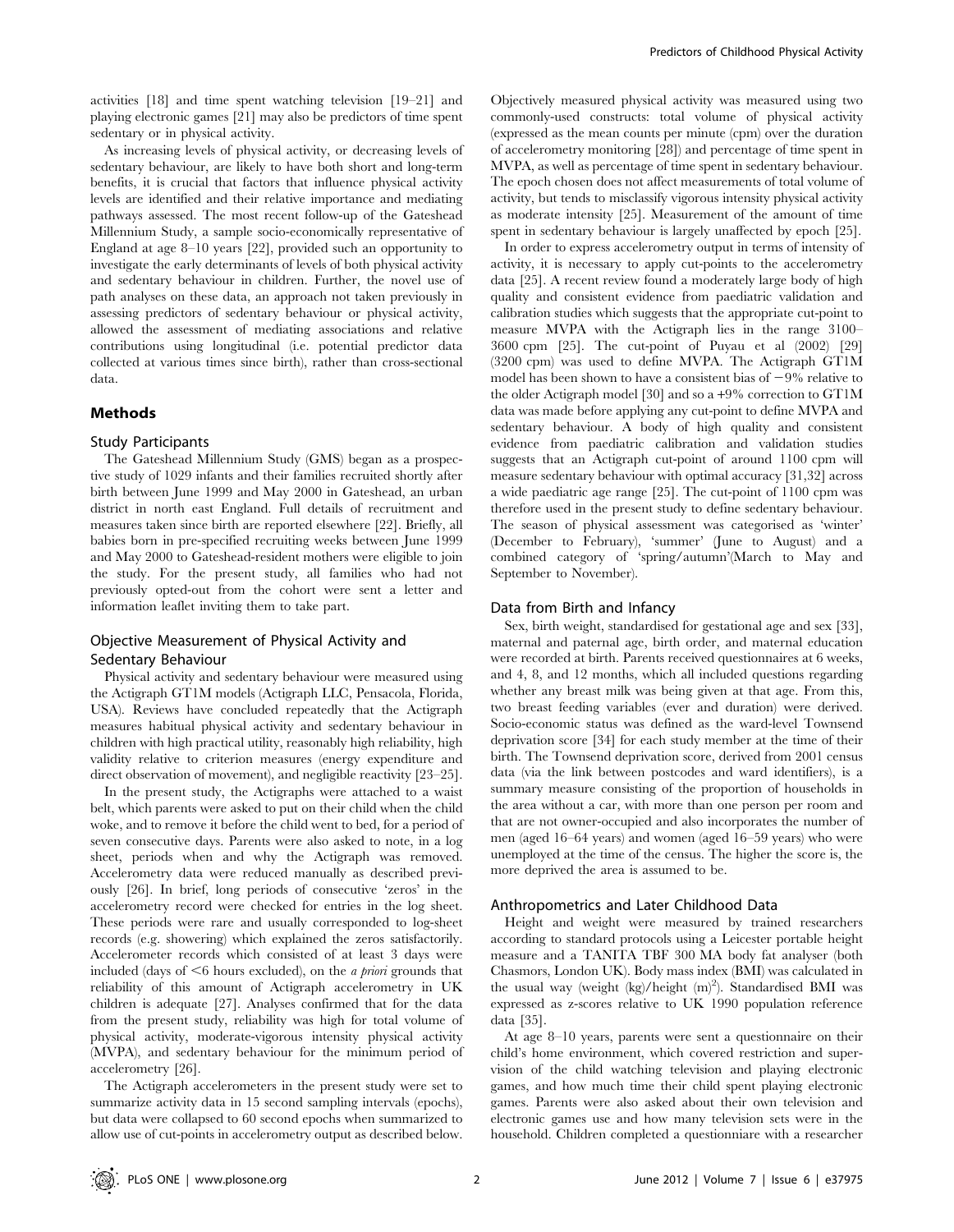which asked about school sports clubs and outside-school sports clubs. Children were asked which club they attended, how frequently they attended, and the duration of each club session.

A favourable ethical opinion for this study was obtained from the Newcastle University Ethics Committee. Written consent was obtained from the parent/main carer of each child, and children provided assent to their participation.

# Statistical Analysis

Relationships between the outcome variables (total physical activity, and percentage time spent in MVPA and in sedentary behaviour) and explanatory variables were estimated by multiple linear regression, as were potential interactions between explanatory variables. Unadjusted coefficients, with corresponding 95% confidence intervals were determined to estimate the total influence (i.e. including both direct and indirect effects) of that variable on each outcome measure. To estimate solely the direct effect of each variable (i.e. not mediated through other factors), an adjusted model was constructed using stepwise regression with a pvalue of 0.1 used for retention within a model initially before independent predictors were identified through use of a p-value limit of 0.05.

To estimate indirect pathways (i.e. non-independent predictors, which are mediated through other variables), the adjusted model was reconstructed as a path diagram. Variables that were not in the adjusted model (i.e. that were not independently predictive of physical activity outcomes) were then added to the path diagram, and all paths or correlations with  $p<0.1$  were modelled. Construction of the initial model involving categorical variables used data from a matrix of correlations, derived from person, polychoric, polyserial and tetrachoric correlations. The resulting model was reconstructed using the full data to determine a final model. Model fit was assessed using model chi-square (using the Bollen-Stine bootstrap modification, over 50,000 observations), goodness-of-fit index (GFI), comparative fit index (CFI), and root mean square error of approximation (RMSEA). Adequate fit was defined as a chi-square p-value over 0.05, GFI over 0.95, CFI over 0.95, and RMSEA under 0.05, all of which were satisfied.

In order to allow comparison between variables, and estimate relative importance, standardised beta coefficients  $(\beta)$  were derived for each explanatory variable (where a standardised coefficient is the SD change in the outcome variable elicited by a 1 SD change in the explanatory variable). Parameters were estimated using a random-walk (Metropolis) Markov Chain Monte Carlo (MCMC) algorithm. Assuming diffuse uniform priors, the procedure was run for a burn-in sample of 1,000 observations, and an analysis sample of 100,000 observations. 95% Credible Intervals, CrIs, (analogous to confidence intervals) were obtained from the posterior distribution of each parameter. The final convergence statistic for the model was 1.0001.

Given the possibility that BMI and levels of both physical activity and sedentary behaviour may have a bidirectional relationship [6,13], all analyses and models were repeated both including and excluding the child's BMI.

All standard statistical analyses were done using the statistical software package Stata, version 10 (StataCorp, College Station, TX) while path analyses were done using AMOS 17.0 (SPSS Inc, Chicago, IL).

# Results

520 for potential analysis. Of these, 508 children wore the accelerometer for the required length of time ( $\geq 3$  days,  $\geq 6$  h per day). Twins  $(n = 26)$  were excluded from analysis and due to missing data in explanatory variables 143 children had insufficient data for path analysis. There was no significant difference in sexes between the 482 children measured and the 339 children (169 boys and 170 girls) with complete data used in the path analysis  $(p = 0.192)$ . Descriptive statistics for all continuous variables used in this study, including the physical activity and sedentary behaviour outcome variables, are given in table 1, and for categorical variables in table 2. Table 3 details the significant adjusted associations identified in this study. Figures 1, 2 and 3 illustrate the adjusted models for each outcome variable, with additional indirect associations, in schematic form. Each figure contains two path models, one with the child's standardised BMI, the other without. The standardised direct effect of each significant relationship is shown, as well as the standardised total effect of each variable (i.e., including both the direct effect and indirect effects mediated through other variables).

Study participants included in our analyses were comparable to those that did not provide data during the follow-up at age 8–10 years. No differences were found between those included in analyses and the remaining cohort for sex  $(p = 0.67)$ , birth weight  $(p = 0.88)$ , gestational age  $(p = 0.91)$  and birth order  $(p = 0.39)$ . Small differences were seen for maternal and paternal ages with both mother's and father's in our analysis group being slightly older (no more than one year difference). The analysis group were also slightly more advantaged in their Townsend socio-economic deprivation scores and maternal qualifications at birth.

#### Total PA

The mean daily counts per minute was 669 and was significantly higher in boys than in girls (mean difference 56, 95% CI 21, 91,  $p = 0.002$ ). In univariate analyses, additional significant associations were seen between mean daily counts per minute and paternal age ( $b = -3.6$  per year, 95% CI  $-6.4$ ,  $-0.8$ ,  $p = 0.01$ ) season of assessment (higher mean daily counts per minute in both summer and spring and autumn than in the winter,  $p<0.001$ ) and contemporary BMI (b = -24.3 per sd score, 95% CI  $-40.3$ ,  $-8.2$ , p = 0.003). In the adjusted model, only paternal age was no longer significant (Table 3). Excluding BMI from the model made very little difference to the results of the standard regression. However, the path models with and without BMI are very different due to the significant indirect effects of socioeconomic deprivation, maternal education, standardised birth weight, birth order, maternal age and time spent in out-of-school sports clubs which were all mediated through contemporary BMI (Figure 1).

#### Percent of Time Spent in MVPA

The mean daily percentage of time spent in MVPA was 4.0%, with boys spending significantly greater percentages of time in MVPA than did girls (mean difference 1.2%, 95% CI 0.8, 1.7,  $p<0.001$ ). At the univariate level, associations were also seen between percentage of time spent in MVPA and paternal age  $(b = -0.03\%$  per year, 95% CI -0.07, -0.003, p = 0.03), contemporary BMI ( $b = -0.4\%$  per sd score, 95% CI -0.6,  $-0.2$ , p $\leq 0.001$ ), season of physical activity assessment (p $\leq 0.001$ ), the amount of time spent in all sports clubs  $(b = 0.002$  per minute per week,  $95\%$  CI 0.00, 0.01,  $p = 0.05$ ) and whether or not their exposure to television was restricted by their parents (with decreasing percentage of time spent in MVPA with parental restriction,  $p = 0.05$ ). In the adjusted model including the child's standardised BMI, the only other significant adjusted associations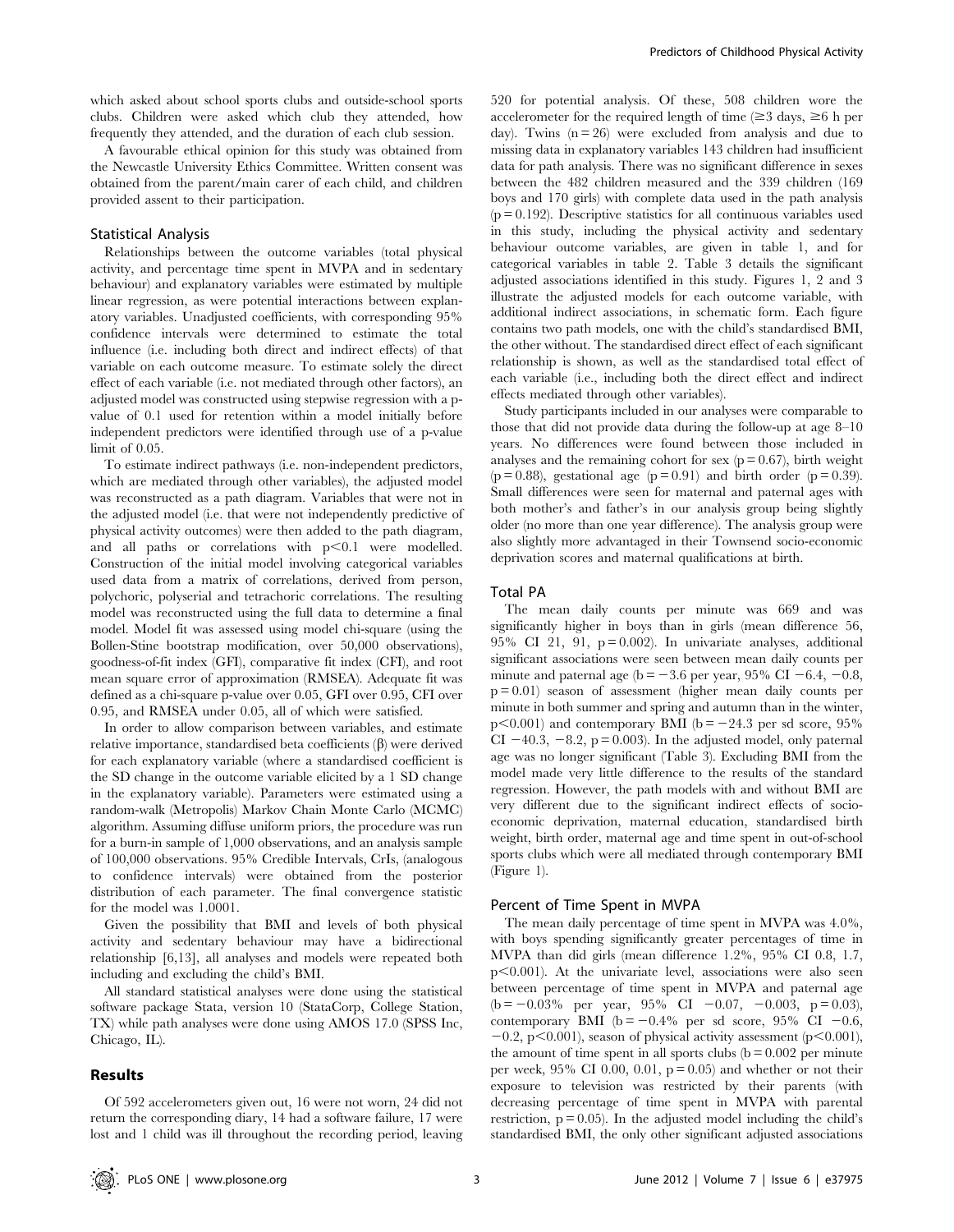

Figure 1. Path diagrams showing the direct and indirect predictors of total PA (mean daily counts per minute), with and without the inclusion of standardised BMI of the child. Significant effects (p<0.05) are represented by solid arrows and are labelled with standardised coefficients (B), with the arrow direction indicating the hypothesised direction of causal flow. Indirect effects are any pathways that are mediated through at least one intermediate (eg, birth order  $>$  BMI  $-$  mean daily counts per minute). Direct effects are represented by arrows going straight from the independent variable to total PA without being mediated through another independent variable. The standardised total effect for each variable is the sum of the direct and indirect effects, and the value is shown underneath the variable name. Error terms and co-variances are omitted for simplicity.

doi:10.1371/journal.pone.0037975.g001

were with sex of the child and season of assessment (Table 3). Excluding BMI, sex and season remained significant with the additional significance of parental restrictions on watching television, (the mean daily average percentage of time spent in MVPA was less in those with any level of television restriction).

In addition to the direct effects of season of assessment, sex of the child and restricted television exposure, the path model excluding standardised BMI also included indirect effects of maternal education, paternal age and the number of television sets in the child's home (Figure 2a). The strongest predictors were sex of the child and season of assessment, followed by parental television restrictions. Including BMI, in addition to the other direct effects of sex of the child and season of assessment, there were indirect effects of Townsend socio-economic deprivation, maternal age and education, standardised birth weight and time spent in out of school sports clubs, all of which acted through their association with standardised BMI (Figure 2b).

#### Percent of Time Spent in Sedentary Behaviour

The mean daily percentage of time spent in sedentary behaviour was 80.6%, with boys spending significantly less time in sedentary behaviour than girls (mean difference  $= 2.5\%$ ,  $95\%$  CI 1.5, 3.4,  $p<0.001$ ). At the univariate level, significant associations were also seen between percentage of time spent in sedentary behaviour and paternal age  $(b = 0.1\%$  per year, 95% CI 0.02, 0.17,  $p = 0.02$ ), whether the child was ever breast fed (mean difference for yes versus no = 1.2%, 95% CI 0.2, 2.2, p = 0.02), contemporary BMI ( $b = 0.5\%$  per sd score, 95% CI 0.1, 0.9, p = 0.03), the amount of time spent in all, school and out-of-school sports clubs ( $b = -0.01\%$  per minute per week, 95% CI -0.01,  $-0.001$ , p = 0.02, b =  $-0.01\%$  per minute per week, 95% CI  $-0.02, -0.001, p = 0.04$  and  $b = -0.01\%$  per minute per week, 95% CI  $-0.01$ ,  $-0.001$ ,  $p = 0.05$  respectively) and the season of assessment ( $p<0.001$ ). In the adjusted model, being female, having a greater standardised BMI, having an older father and being assessed in the winter were all significantly associated with an increased percentage of time spent in sedentary behaviour, while increased time spent in out of school sports clubs was significantly associated with a decrease in percentage of time spent in sedentary behaviour (Table 3). Similar results were seen when excluding BMI from the model.

In the path model without BMI, the significant adjusted variables are included as direct effects, with the effects of season of assessment and sex of the child being over twice those of paternal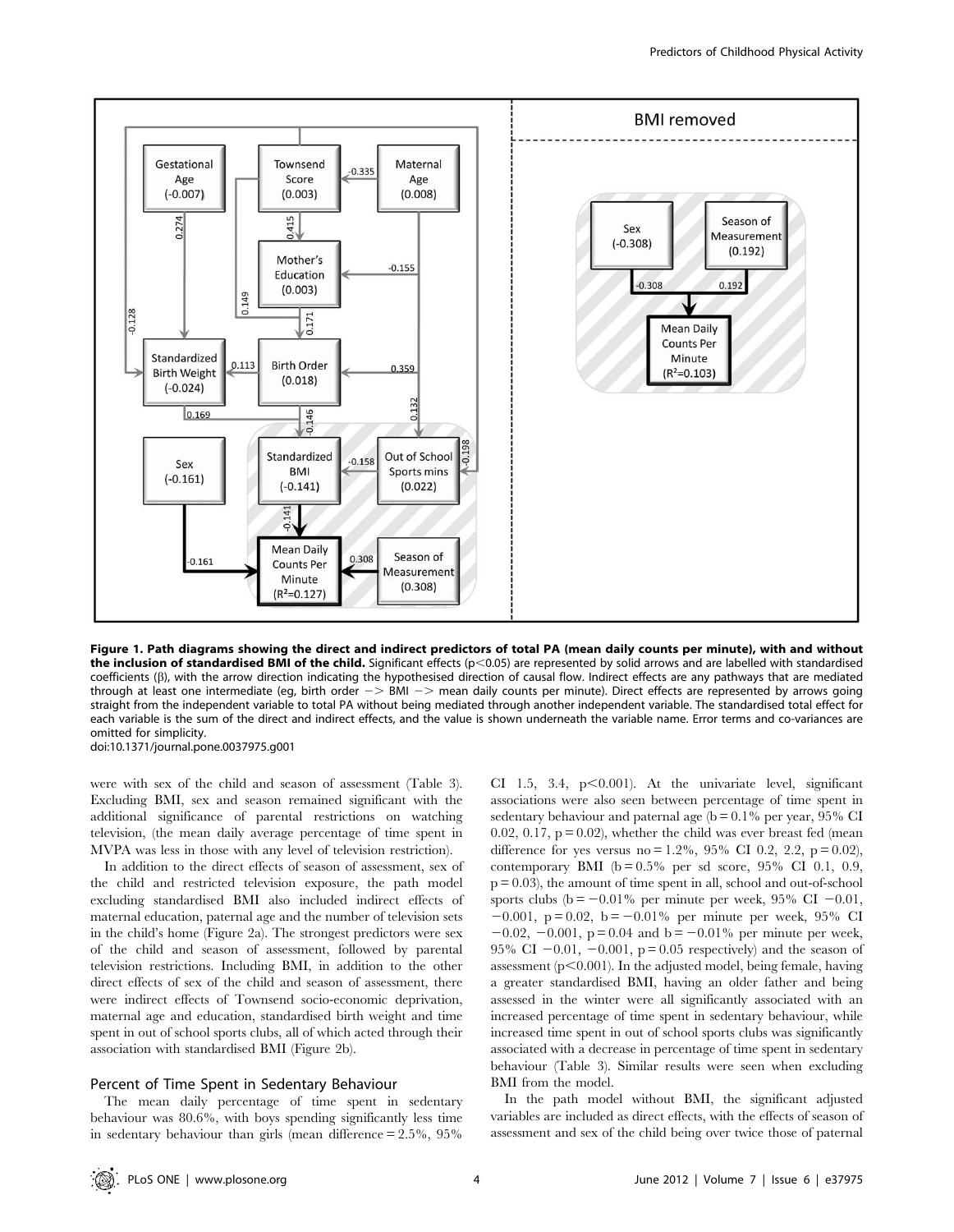

Figure 2. Path diagrams showing the direct and indirect predictors of percent of time spent in MVPA, with and without the inclusion of standardised BMI of the child. doi:10.1371/journal.pone.0037975.g002

age and time spent in out of school sports clubs. In addition to these variables, significant indirect effects were seen of maternal age and Townsend socio-economic deprivation, both of which were mediated through the amount of time spent in out of school sports clubs (Figure 3a). In the path model including BMI, a number of additional variables were seen to have indirect effects mediated through contemporary BMI (Figure 3b). There were no significant interactions on any of the outcomes measures between sex and any of the potential predictor variables included in the analysis.

# Discussion

# Summary of Findings

In this study using objective measures of physical activity, we have shown sex and seasonal differences and an association with contemporary BMI for all three included outcome measures. Boys were more active and children were, on average, less active in the winter months. Increased BMI was associated with greater percentage of time spent in sedentary behaviour and with reduced total physical activity and percentage time spent in MVPA. Children of older fathers, as recorded at birth, had greater percentages of time spent in sedentary behaviour, while parental restrictions on time spent watching television was associated with decreased percentages of time spent in MVPA. Children who spent more time in out-of-school sports clubs had lower percentages of time spent in sedentary behaviour.

## Strengths and Limitations

The main strength of this study is the ability to analyse prospectively collected data from different stages of childhood simultaneously in relation to objective measures of physical activity and sedentary behaviour. This approach has been helpful in explaining health behaviours in other populations, but is novel in the context of the study of factors influencing childhood physical activity. Also, a path analysis of numerous factors allows both direct and indirect (i.e. mediating) effects to be estimated and their relative impacts on physical activity outcomes to be estimated. Paternal age was that recorded at the time of birth. As the biological or named father at birth may not necessarily be involved in with some of the children, there may be some uncertainties regarding the paternal age findings. Data on parental physical activity levels were not collected due to limited supplies of equipment.

The Actigraph GT1M is a uniaxial accelerometer (vertical), and has repeatedly been shown to measure physical activity and sedentary behaviour reliably in children. The lack of additional axes or the inclusion of a heart rate monitor to further validate the output are a limitation with the GT1M. However a great deal of data are now published with uniaxial accelerometers, allowing direct comparison of output from the GMS with other samples. The GMS has also used the GT1M at other timepoints, and when the children were younger, there were fewer comparative studies using alternative accelerometers published. Changing methods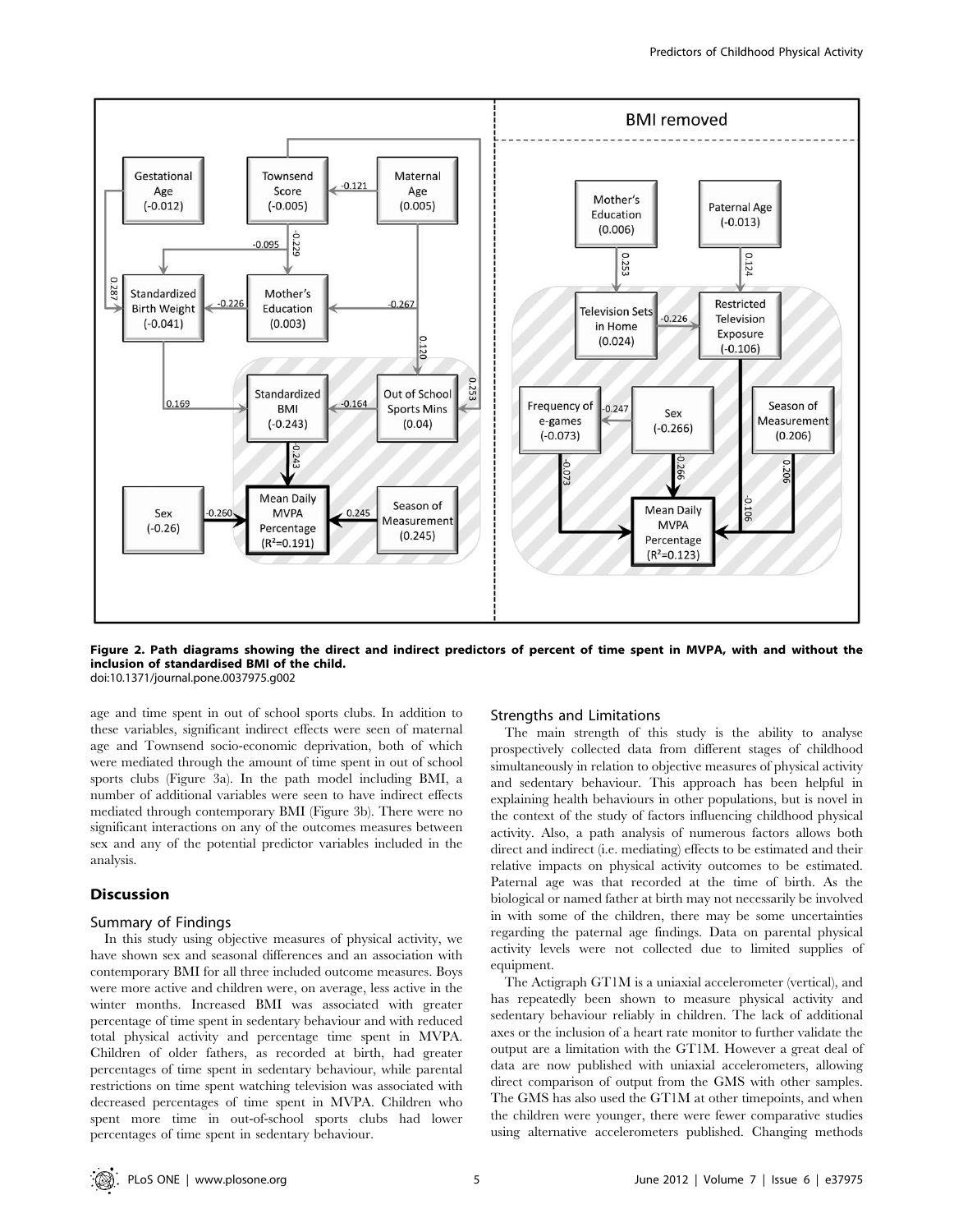

Figure 3. Path diagrams showing the direct and indirect predictors of percent of time spent in sedentary behaviour, with and without the inclusion of standardised BMI of the child. doi:10.1371/journal.pone.0037975.g003

would also prevent us from tracking the children's PA and SB reliably.

The use of path analysis has several benefits over standard linear regression, including a more illustrative quantification of the different pathways of influence. Nevertheless, some limitations require consideration. Firstly, the direction of each relationship has to be inferred by the researcher. This is generally less of an issue for longitudinal studies such as this, because the direction is often determined by clear temporal relationships. However, in this study it can be argued that the effects of BMI on the outcome measures could be bi-directional, hence the presentation of results with and without the BMI of the child. As with all forms of

Table 1. Descriptive statistics, by sex, for continuous variables.

|                                                             |     |               |      |               |        |               | p-value for sex |  |
|-------------------------------------------------------------|-----|---------------|------|---------------|--------|---------------|-----------------|--|
|                                                             |     |               | Male |               | Female |               | difference      |  |
| Variable                                                    | n   | Mean (SD)     | n    | Mean (SD)     | n      | Mean (SD)     |                 |  |
| Mean daily counts per minute                                | 482 | 669.2 (198.4) | 231  | 698.5 (179.0) | 251    | 642.3 (211.4) | 0.002           |  |
| Mean daily MVPA percent                                     | 482 | 4.0(2.41)     | 231  | 4.7(2.4)      | 251    | 3.4(2.2)      | < 0.001         |  |
| Mean daily sedentary percent                                | 482 | 80.6(5.3)     | 231  | 79.3 (5.4)    | 251    | 81.7(5.0)     | < 0.001         |  |
| Standardized Birth Weight                                   | 482 | $-0.1(1.1)$   | 231  | $-0.2(1.1)$   | 251    | $-0.1(1.1)$   | 0.921           |  |
| Mother's age at child birth (years)                         | 482 | 28.9(5.7)     | 231  | 29.3(5.7)     | 251    | 28.5(5.7)     | 0.083           |  |
| Father's age at child birth (years)                         | 465 | 31.7(6.3)     | 227  | 31.6(6.1)     | 238    | 31.8(6.6)     | 0.765           |  |
| Standardized child BMI year 9                               | 478 | 0.56(1.1)     | 230  | 0.5(1.1)      | 248    | 0.6(1.1)      | 0.537           |  |
| Gestational age (weeks)                                     | 482 | 39.5(1.6)     | 231  | 39.5(1.7)     | 251    | 39.6(1.4)     | 0.411           |  |
| Total time spent in out<br>of school sports club min per wk | 475 | 62.1 (76.8)   | 228  | 67.1 (76.3)   | 247    | 57.4 (77.2)   | 0.267           |  |

doi:10.1371/journal.pone.0037975.t001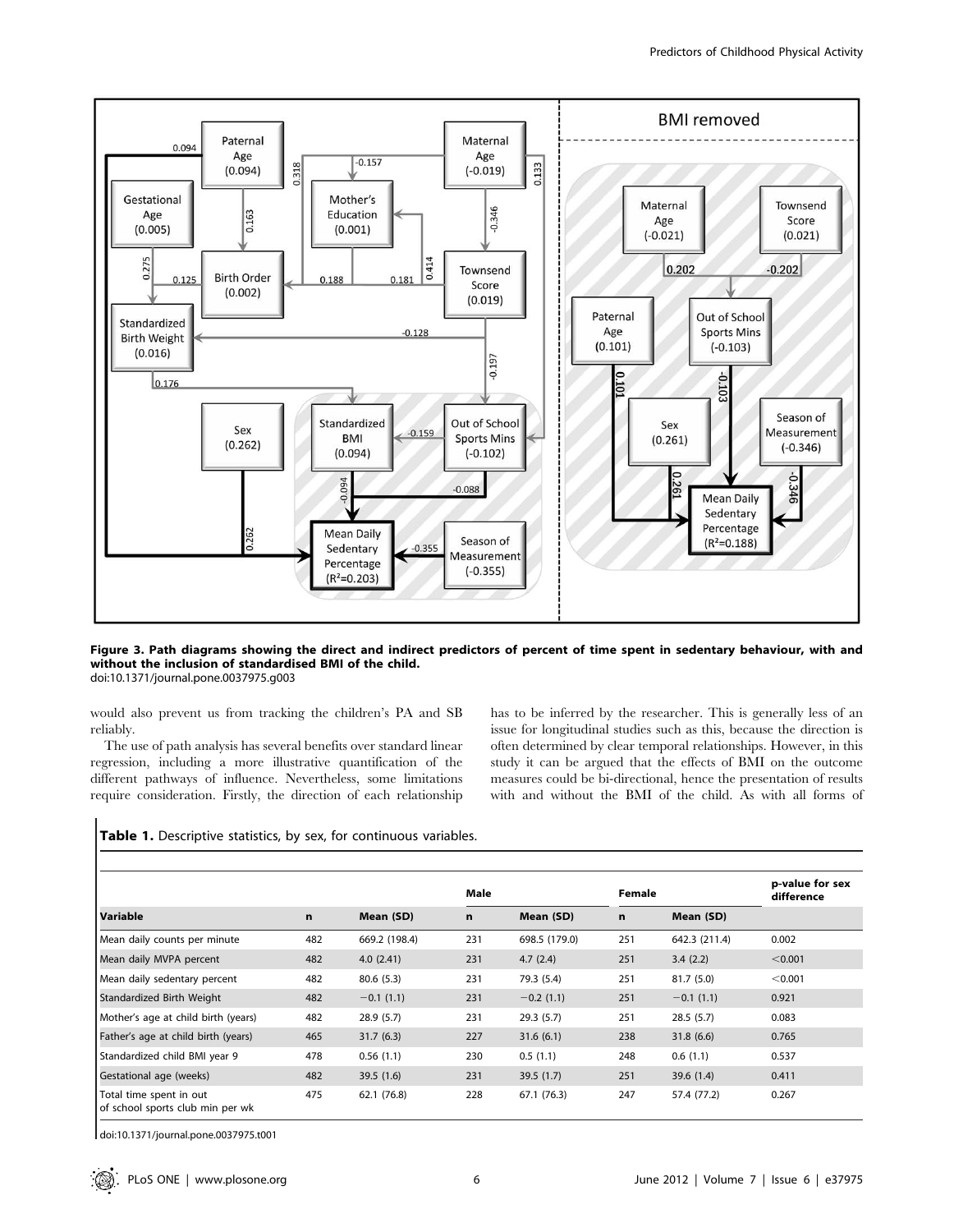Table 2. Descriptive statistics, by sex, for categorical variables.

|                                                                                     |                               | <b>Total</b> |                |                | Male           |                | Female         |  |
|-------------------------------------------------------------------------------------|-------------------------------|--------------|----------------|----------------|----------------|----------------|----------------|--|
| Variable                                                                            | <b>Categories</b>             | $\mathbf n$  | $\%$           | n              | $\%$           | n              | $\%$           |  |
| Sex                                                                                 |                               | 482          | 100            | 231            | 48             | 251            | 52             |  |
| Townsend quintile                                                                   | Most Affluent                 | 91           | 19             | 53             | 23             | 38             | 15             |  |
|                                                                                     | $\overline{2}$                | 114          | 24             | 45             | 20             | 69             | 28             |  |
|                                                                                     | 3                             | 105          | 22             | 52             | 23             | 53             | 21             |  |
|                                                                                     | 4                             | 88           | 19             | 39             | 17             | 49             | 20             |  |
|                                                                                     | <b>Most Deprived</b>          | 78           | 16             | 38             | 17             | 40             | 16             |  |
| Birth order                                                                         | $1st$ child                   | 224          | 47             | 103            | 45             | 121            | 48             |  |
|                                                                                     | $2nd$ child                   | 175          | 36             | 84             | 36             | 91             | 36             |  |
|                                                                                     | 3rd child                     | 58           | 12             | 32             | 14             | 26             | 11             |  |
|                                                                                     | $4th$ child                   | 15           | $\overline{3}$ | $\overline{7}$ | $\overline{3}$ | 8              | 3              |  |
|                                                                                     | 5 <sup>th</sup> child or more | 10           | $\overline{2}$ | 5              | $\overline{2}$ | 5              | $\overline{2}$ |  |
| Mother's qualifications                                                             | Degree or equiv               | 96           | 21             | 53             | 24             | 43             | 19             |  |
|                                                                                     | A level or equiv              | 50           | 11             | 19             | 9              | 31             | 13             |  |
|                                                                                     | <b>GCSEs or Equiv</b>         | 228          | 51             | 116            | 53             | 112            | 48             |  |
|                                                                                     | NVQs or equiv                 | 77           | 17             | 30             | 14             | 47             | 20             |  |
| Season of measurement                                                               | Winter                        | 120          | 25             | 55             | 24             | 65             | 26             |  |
|                                                                                     | Spring/Autumn                 | 225          |                | 112            | 48             | 113            | 45             |  |
|                                                                                     | Summer                        | 137          | 28             | 64             | 28             | 73             | 29             |  |
| How often does the parent restrict the child's Don't Know<br>time spent watching TV |                               | 16           | 4              | 9              | 4              | $\overline{7}$ | 3              |  |
|                                                                                     | Never/rarely                  | 88           | 21             | 36             | 18             | 52             | 25             |  |
|                                                                                     | Sometimes                     | 222          | 54             | 111            | 54             | 111            | 54             |  |
|                                                                                     | Often/Very often              | 86           | 21             | 49             | 24             | 37             | 18             |  |
| How often do you play egames?                                                       | Not Very often,               | 81           | 17             | 24             | 11             | 57             | 23             |  |
|                                                                                     | At least once a week,         | 56           | 12             | 25             | 11             | 31             | 13             |  |
|                                                                                     | A couple of times a week,     | 192          | 41             | 81             | 36             | 111            | 45             |  |
|                                                                                     | Every Day,                    | 115          | 24             | 82             | 37             | 33             | 13             |  |
|                                                                                     | Don't Know                    | 27           | 6              | 12             | 5              | 15             | 6              |  |
| Number of TV sets in home                                                           | 0 or 1                        | 21           | 5              | 11             | 5              | 10             | 5              |  |
|                                                                                     | $\overline{2}$                | 75           | 18             | 38             | 19             | 37             | 18             |  |
|                                                                                     | $\overline{3}$                | 138          | 34             | 72             | 36             | 66             | 32             |  |
|                                                                                     | 4 or more                     | 176          | 43             | 82             | 40             | 94             | 45             |  |

doi:10.1371/journal.pone.0037975.t002

statistical modelling, path models are also sensitive to the specific features of the underlying data. It is therefore important to consider the characteristics of the cohort studied when estimating the relevance to other populations. Finally, path analysis is sensitive to error, since the standard deviation of each estimate strongly contributes to the final effect size. However, as the data for this study were collected prospectively, sources of error usually associated with retrospective data collection were minimised.

# Comparison with Previous Findings

Physical activity levels in this cohort were low, with the vast majority of children not reaching the 60 min/day MVPA guidelines [36]. This lack of physical activity is not restricted to children in this study, however, but is reported from diverse locations, including the ALSPAC cohort in southwest England [10] and the US Iowa Bone Development Study [11]. The data are therefore skewed towards inactivity. However, the number of significant associations shown with these data suggests that there remains enough variability and statistical power.

Sex differences in PA were also noted in the above studies, as well as the PEACHES study in London, UK [12] and the EarlyBird Study in Plymouth, UK [13]. There are no explanations for the differences in physical activity observed between boys and girls – but as similar observations have been made in 3–5year olds, the difference may be set early in life [37].

We found no associations between birth weight and any of the physical activity outcome variables. While this is consistent with a number of studies [7,8], other studies have found associations with birth weight and there are suggestions that the association may be limited to very low birth weight individuals [9], rather than associations operating across the birth weight scale.

A recent review of after-school clubs to increase physical activity in children and adolescents [18] found mixed results, with some methodologically weak studies. It seems logical that children who choose to spend their leisure time taking part in sports clubs will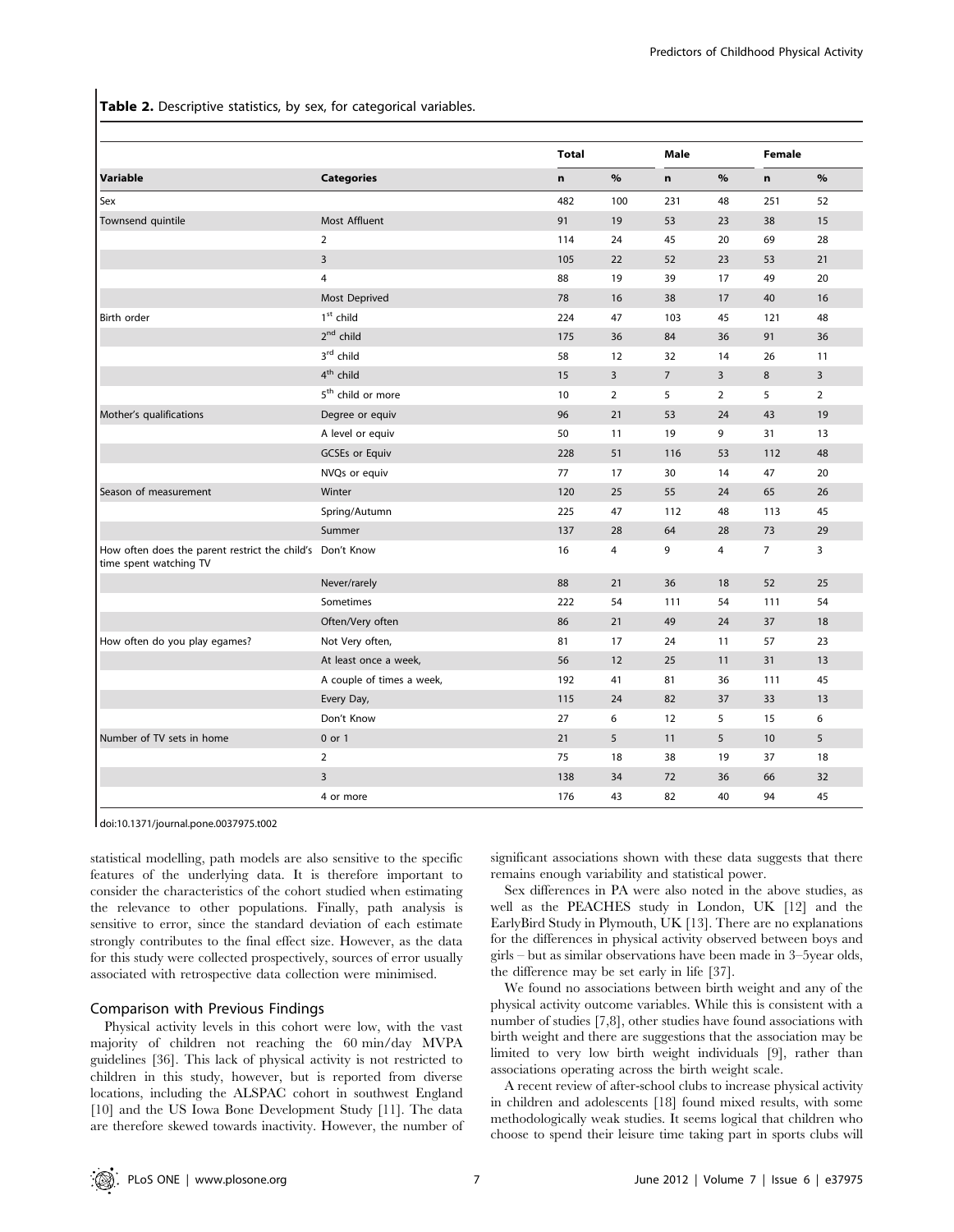Table 3. Results of adjusted regression analyses showing coefficients for all variables having at least one significant unadjusted association with an outcome variable.

| Variable                                                 |                        |                          | Co-efficient (95% CI)p-value            |         |  |  |  |  |  |
|----------------------------------------------------------|------------------------|--------------------------|-----------------------------------------|---------|--|--|--|--|--|
| Mean daily counts per minute                             |                        |                          |                                         |         |  |  |  |  |  |
| Sex                                                      | Male                   | Reference                |                                         | 0.001   |  |  |  |  |  |
|                                                          | Female                 | $-61.1$ $(-97.4, -24.7)$ |                                         |         |  |  |  |  |  |
| Season of measurement                                    | Winter                 | Reference                |                                         | < 0.001 |  |  |  |  |  |
|                                                          | Spr/Aut <sup>1</sup>   | 117                      | (72.5, 161.4)                           |         |  |  |  |  |  |
|                                                          | Summer                 |                          | 151.9 (102.1, 201.7)                    |         |  |  |  |  |  |
| <b>Standardised BMI</b>                                  |                        |                          | $-18.8$ (-35.3, -2.4) 0.025             |         |  |  |  |  |  |
| <b>Excluding BMI</b>                                     |                        |                          |                                         |         |  |  |  |  |  |
| Sex                                                      | Male                   | Reference                | 0.002                                   |         |  |  |  |  |  |
|                                                          | Female                 | $-54.1$ $(-88.0, -20.2)$ |                                         |         |  |  |  |  |  |
| Season of measurement                                    | Winter                 | Reference                |                                         | < 0.001 |  |  |  |  |  |
|                                                          | $Spr/Aut$ <sup>1</sup> |                          | 115.4 (73.3, 157.5)                     |         |  |  |  |  |  |
|                                                          | Summer                 | 136.7                    | (90.2, 183.2)                           |         |  |  |  |  |  |
| Mean daily moderate-vigorous intensity physical activity |                        |                          |                                         |         |  |  |  |  |  |
| Sex                                                      | Male                   | Reference                |                                         |         |  |  |  |  |  |
|                                                          | Female                 | $-1.2$                   | $(-1.7, -0.8)$                          | < 0.001 |  |  |  |  |  |
| Season of measurement                                    | Winter                 | Reference                |                                         | < 0.001 |  |  |  |  |  |
|                                                          | Spr/Aut <sup>1</sup>   | 1.3                      | (0.7, 2.0)                              |         |  |  |  |  |  |
|                                                          | Summer                 | 1.7                      | (1.0, 2.4)                              |         |  |  |  |  |  |
| <b>Standardised BMI</b>                                  |                        | $-0.5$                   | $(-0.7, -0.3)$                          | < 0.001 |  |  |  |  |  |
| <b>Excluding BMI</b>                                     |                        |                          |                                         |         |  |  |  |  |  |
| Sex                                                      | Male                   | Reference                |                                         | < 0.001 |  |  |  |  |  |
|                                                          | Female                 |                          | $-1.3$ $(-1.8, -0.8)$                   |         |  |  |  |  |  |
| Season of Measurement                                    | Winter                 | Reference                |                                         | < 0.001 |  |  |  |  |  |
|                                                          | Spr/Aut <sup>1</sup>   | 1.2                      | (0.6, 1.8)                              |         |  |  |  |  |  |
|                                                          | Summer                 | 1.3                      | (0.7, 2.0)                              |         |  |  |  |  |  |
| Restricted TV exposure                                   | Never                  | Reference                |                                         | 0.0302  |  |  |  |  |  |
|                                                          | Sometimes              |                          | $-0.7$ $(-1.3, -0.2)$                   |         |  |  |  |  |  |
|                                                          | Often/Very<br>often    |                          | $-0.4$ $(-1.1, 0.3)$                    |         |  |  |  |  |  |
| Mean daily sedentary percent                             |                        |                          |                                         |         |  |  |  |  |  |
| Sex                                                      | Male                   | Reference                |                                         | < 0.001 |  |  |  |  |  |
|                                                          | Female                 | 2.6<br>(1.6, 3.6)        |                                         |         |  |  |  |  |  |
| Season of measurement                                    | Winter                 |                          | Reference                               |         |  |  |  |  |  |
|                                                          | Spr/Aut <sup>1</sup>   | $-3.2$                   | $(-4.4, -2.0)$                          | < 0.001 |  |  |  |  |  |
|                                                          |                        | $-4.5$                   | $(-5.9, -3.2)$                          |         |  |  |  |  |  |
|                                                          | Summer                 |                          |                                         |         |  |  |  |  |  |
|                                                          |                        |                          |                                         |         |  |  |  |  |  |
| Paternal age                                             |                        | 0.1                      | (0.0, 0.2)                              | 0.05    |  |  |  |  |  |
| Time in out of school sports club<br>Standardised BMI    |                        | $-0.01$<br>0.4           | $(-0.01, 0.0)$<br>$(-0.04, -0.01)$ 0.05 | 0.05    |  |  |  |  |  |
| <b>Excluding BMI</b>                                     |                        |                          |                                         |         |  |  |  |  |  |
| Sex                                                      | Male                   | Reference                |                                         | < 0.001 |  |  |  |  |  |

| Season of measurement             | Winter               | Reference                      |                       | < 0.001 |
|-----------------------------------|----------------------|--------------------------------|-----------------------|---------|
|                                   | Spr/Aut <sup>1</sup> |                                | $-3.2$ $(-4.4, -2.0)$ |         |
|                                   | Summer               |                                | $-4.4$ $(-5.8, -3.1)$ |         |
| Paternal age                      |                      | 0.1                            | (0.01, 0.2)           | 0.035   |
| Time in out of school sports club |                      | $-0.01$ $(-0.01, -0.001)0.022$ |                       |         |
|                                   |                      |                                |                       |         |

1 Spring and autumn.

doi:10.1371/journal.pone.0037975.t003

increase their overall activity, and as children in the current study spent more time in outside-school sports clubs that may explain the lack of effect of school sports clubs. We have previously found a significant contribution of active commuting to school to overall physical activity and sedentary behaviour in this cohort of children [17], and a recent study of US adolescents found an inverse association between active commuting and BMI z-score [38] which highlights the importance of making physical activity an integral part of every child's daily life. One limitation of the current study is that children self-reported sports club attendance, so could be prone to recall error, both over-and under-reporting the number/duration of clubs they attended.

Our previous paper on the correlates of physical activity in these children at a wave of data collection two years previously, while they were mean age 7 years [17] found an association of season with both physical actvity and sedentary behaviour, with less physical activity taking place in the winter months, an observation also reported in UK 11 y olds [15] and pre-school children [14]. This effect was still present in the current analyses at age 8–10 years. Cleland et al (2008) [39] observed a decrease in the amount of time children spent outdoors in the Australian cooler months compared with the warmer months, which may help to explain the season difference, particularly if sports clubs that take place outside are moved inside or cancelled. In addition, 10–11 year old UK children interviewed in focus groups reported rainy weather to be a barrier to their active outdoor play [40].

Television viewing/screen time (often used as a proxy for measurement of sedentary behaviour) has not been conclusively demonstrated to decrease time spent in physical activity, as the relationship between the two is complex, and probably act independently. We found that any level of television restriction was associated with decreased MVPA. Marshall et al (2004) [19] published a meta-analysis on media use, body fatness and physical activity in youth, and found very small displacement effects, mostly of vigorous intensity activity. However, most of the studies had not used an objective measurement of physical activity, but self- or parent-reported activity. Increased television viewing has been associated with an increase in body fat and reduced objectivelymeasured physical activity in preschool children (e.g. Jackson et al 2009 [35]) and with risk of overweight in 8 year olds [41]. However, as these studies measured body composition at only one time-point there is still the issue of direction of causality. Biddle et al., (2010) [21] reported that subjectively-measured sedentary behaviours such as TV viewing and electronic games show lowmoderate tracking, and therefore interventions to reduce children's screen time, despite having a small but statistically significant effect [42] may help to reduce risk of overweight in children and adolescents.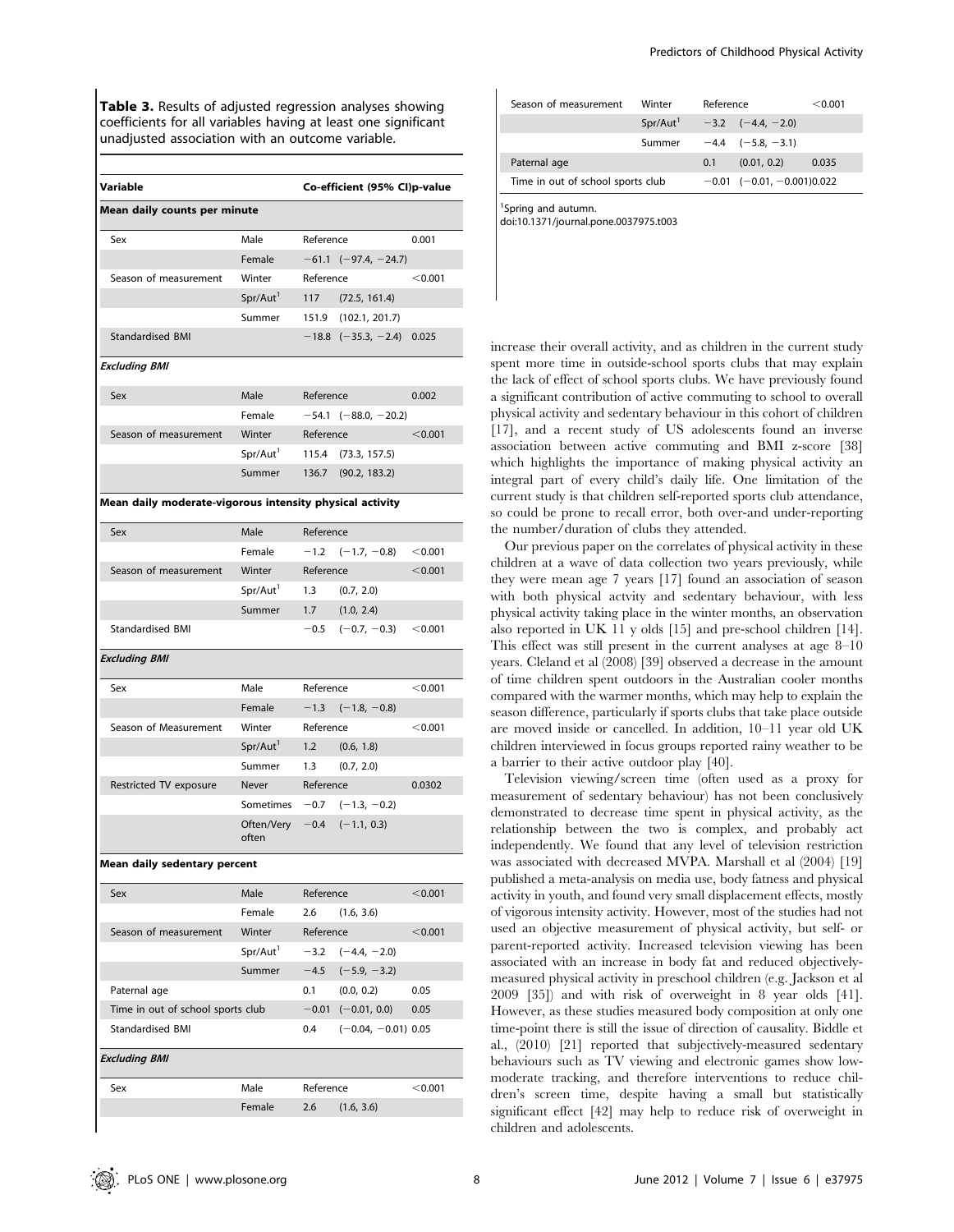In conclusion, a range of factors, either directly or indirectly, influence physical activity in these children. However, associations differ by type of physical activity measurement. Exploring further the sex differences in physical activity would appear to be useful, as would encouraging children to join out of school sports clubs. This study has demonstrated that path analysis is a useful approach in understanding physical activity behaviour in children, and can provide insights not available from the methods used in more traditional studies of the correlates of children's physical activity.

# Acknowledgments

We are grateful to Charlotte Wright for her work in setting up this study in infancy. We appreciate the support of Gateshead Health NHS Foundation Trust, Gateshead Education Authority and local schools. We warmly thank the research team for their effort. Thanks are especially due to the Gateshead Millennium Study families and children for their participation in the study.

## References

- 1. Strong WB, Malina RM, Blimkie CJR, Daniels SR, Dishman RK, et al. (2005) Evidence based physical activity for school-age youth. Journal of Pediatrics 146: 732–737.
- 2. Hallal PV, Victora CG, Azevedo MR, Wells JCK (2006) Adolescent physical activity and health: a systematic review. Sports Med 36: 1019–1130.
- 3. Rey-Lopez JP, Vicente-Rodriguez G, Biosca M, Moreno LA (2008) Sedentary behaviour and obesity development in children and adolescents. Nutr Metab Cardiovasc Dis 18: 242–51.
- 4. Jiménez-Pavón D, Kelly J, Reilly JJ (2010) Associations between objectively measured habitual physical activity and adiposity in children and adolescents: Systematic review. Int J Pediatr Obesity 5: 3–18.
- 5. Daley AJ, Copeland RJ, Wright NP, Roalfe A, Wales JKH (2006) Exercise Therapy as a Treatment for Psychopathologic Conditions in Obese and Morbidly Obese Adolescents: A Randomized, Controlled Trial. Pediatrics 118: 2126–2134.
- 6. Ekelund U, Brage S, Besson H, Sharp S, Wareham NJ (2008) Time spent being sedentary and weight gain in healthy adults: reverse or bidirectional causality? Am J Clin Nutr 88: 612–617.
- 7. Mattocks C, Deere K, Leary S, Ness A, Tilling K, et al. (2008) Early life determinants of physical activity in 11 to 12 year olds: cohort study. Br Med J 336: 26–29.
- 8. Campbell CP, Barnett AT, Boyne MS, Soares-Wynter S, Osmond C, et al. (2010) Predictors of physical activity energy expenditure in Afro-Caribbean children. Eur J Clin Nutr 64: 1093–100.
- 9. Kajantie E, Strang-Karlsson S, Hovi P, Räikkönen K, Pesonen AK, et al. (2010) Adults born at very low birth weight exercise less than their peers born at term. J Pediatr 157: 610–616.
- 10. Ness AR, Leary SD, Mattocks C, Blair SN, Reilly JJ, et al. (2007) Objectively measured physical activity and fat mass in a large cohort of children. PloS Med 4: 476–484.
- 11. Janz KF, Kwon S, Letuchy EM, Eichenberger Gilmore JM, Burns TL, et al. (2009) Sustained Effect of Early Physical Activity on Body Fat Mass in Older Children. American Journal of Preventive Medicine 37: 35–40.
- 12. Purslow LR, Hill C, Saxton J, Corder K, Wardle J (2008) Differences in physical activity and sedentary time in relation to weight in 8–9 year old children. Int J Behav Nutr Phys Act 5: 67.
- 13. Metcalf BS, Hosking J, Jeffery AN, Voss LD, Henley W, et al. (2010) Fatness leads to inactivity, but inactivity does not lead to fatness: a longitudinal study in children. Arch Dis Child 96: 942–947.
- 14. Fisher A, Grant S, Jackson DM, Kelly LA, Montgomery C, et al. (2005) Seasonality in physical activity and sedentary behaviour in young children. Pediatr Exerc Sci 17: 31–40.
- 15. Mattocks C, Leary S, Ness A, Deere K, Saunders J, et al. (2007) Intraindividual variation of objectively measured physical activity in children. Med Sci Sports Exerc 39: 622–9.
- 16. Cleland V, Crawford D, Baur L A., Hume C, Timperio A, et al. (2008) A prospective examination of children's time spent outdoors, objectively measured physical activity and overweight. International Journal of Obesity 32: 1685– 1693.
- 17. King A C, Parkinson K N, Adamson A J, Murray L, Besson H, et al. (2011) Correlates of objectively measured physical activity and sedentary behaviour in English children. Eur J Public Health 21: 424–431.
- 18. Pate R R, O'Neill JR (2009) After-school interventions to increase physical activity among youth. British Journal of Sports Medicine 43: 14–18.

Gateshead Millennium Study Core Team: Ashley J. Adamson<sup>1,2</sup>, Anne Dale<sup>4</sup>, Robert Drewett<sup>5</sup>, Ann Le Couteur<sup>1</sup>, Paul McArdle<sup>6</sup>, Kathryn N. Parkinson<sup>1,2</sup>, Mark S. Pearce<sup>1</sup>, John J. Reilly<sup>3</sup>, Charlotte M. Wright<sup>7</sup>.1 Institute of Health & Society, Newcastle University, Newcastle upon Tyne, United Kingdom, 2 Human Nutrition Research Centre, Newcastle University, Newcastle upon Tyne, United Kingdom, 3 School of Psychological Sciences and Health, University of Strathclyde, Glasgow, United Kingdom, 4 Queen Elizabeth Hospital, Gateshead NHS Foundation Trust, Gateshead, United Kingdom, 5 Department of Psychology, University of Durham, Durham, United Kingdom, 6 Fleming Nuffield Unit, Child and Adolescent Mental Health Service, Newcastle upon Tyne, United Kingdom, 7 Community Child Health, PEACH Unit, Yorkhill Hospitals, Glasgow, United Kingdom

## Author Contributions

Conceived and designed the experiments: MSP LB AJA JJR. Performed the experiments: LB. Analyzed the data: MSP KDM KNP LB. Wrote the paper: MSP KDM KNP AJA JJR. Core study management: GMSCT.

- 19. Marshall SJ, Biddle SJH, Gorely T, Cameron N, Murdey I (2004) Relationships between media use, body fatness and physical activity in children and youth: a meta-analysis. Int J Obesity 28: 1238–1246.
- 20. Jackson DM, Djafarian K, Stewart J, Speakman JR (2009) Increased television viewing is associated with elevated body fatness but not with lower total energy expenditure in children. American Journal of Clinical Nutrition 89: 1031–1036.
- 21. Biddle SJ, Pearson N, Ross GM, Braithwaite R (2010) Tracking of sedentary behaviours of young people: a systematic review. Prev Med 51: 345–351.
- 22. Parkinson KN, Pearce MS, Dale A, Reilly JJ, Drewett RF, et al. (2011) Cohort Profile: The Gateshead Millennium Study. Int J Epidemiol 40: 308–317.
- 23. de Vries SI, Bakker I, Hopman-Rock M, Hirasing RA, van Mechelen W (2006) Clinimetric review of motion sensors in children and adolescents. J Clin Epidemiol 59: 670–80.
- 24. Trost SG, Pate RR, Freedson PS, Sallis JF, Taylor WC (2000) Using objective physical activity measures with youth: how many days of monitoring are needed? Med Sci Sports Exerc 32: 426–31.
- 25. Reilly JJ, Penpraze V, Hislop J, Davies G, Grant S, Paton JY (2008) Objective measurement of physical activity and sedentary behaviour: Review with new data. Arch Dis Child 93: 614–619.
- 26. Basterfield L, Adamson AJ, Pearce MS, Reilly JJ (2011) Stability of habitual physical activity and sedentary behavior monitoring by accelerometry in 6–8 year olds. J Phys Act Health 8: 543–547.
- 27. Penpraze V, Reilly JJ, MacLean CM (2006) Monitoring of physical activity in young children: How much is enough? Pediatr Exerc Sci 18: 483–91.
- 28. McMinn AM, van Sluijs EMF, Wedderkopp N, Froberg K, Griffin SJ (2008) Sociocultural correlates of physical activity in children and adolescents: Findings from the Danish arm of the European Youth Heart Study. Pediatr Exerc Sci 20: 319–332.
- 29. Puyau MR, Adolph AL, Vohra FA, Butte NF (2002) Validation and calibration of physical activity monitors in children. Obes Res 10: 150–157.
- 30. Corder K, Brage S, Ramachandran A, Snehalatha C, Wareham N, et al. (2007) Comparison of two actigraph models for assessing free-living physical activity in Indian adolescents. J Sports Sci 25: 1607–1611.
- 31. Reilly JJ, Coyle J, Kelly L, Burke G, Grant S, et al. (2003) An objective method for measurement of sedentary behavior in 3- to 4-year olds. Obes Res. 11: 1155– 8.
- 32. Sirard JR, Trost SG, Pfeiffer KA, Dowda M, Pate RR (2005) Calibration and evaluation of an objective measure of physical activity in preschool children. J Phys Act Health 3: 345–357.
- 33. Wright CM, Parkinson KN (2004) Postnatal weight loss in term infants: what is "normal" and do growth charts allow for it? Arch Dis Child 89: 254–257.
- 34. Townsend P, Phillimore P, Beattie A (1988) Health and deprivation: inequality and the north. London: Croom Helm.
- 35. Cole T, Freeman J, Preece M (1995) Body mass index reference curves for the UK, 1990. Arch Dis Child 73: 25–29.
- 36. Chief Medical Officers of England Scotland Wales and Northern Ireland (2011) Start active, stay active: a report on physical activity from the four home countries' Chief Medical Officers. London: Department of Health.
- 37. Jackson DM, Reilly JJ, Kelly LA, Montgomery C, Grant S, et al. (2003) Objectively measured physical activity in a representative sample of 3- to 4-yearold children. Obes Res 11: 420–5.
- 38. Mendoza JA, Watson K, Nguyen N, Cerin E, Baranowski T, et al. (2011) Active commuting to school and association with physical activity and adiposity among US youth. J Phys Act Health. 8: 488–95.